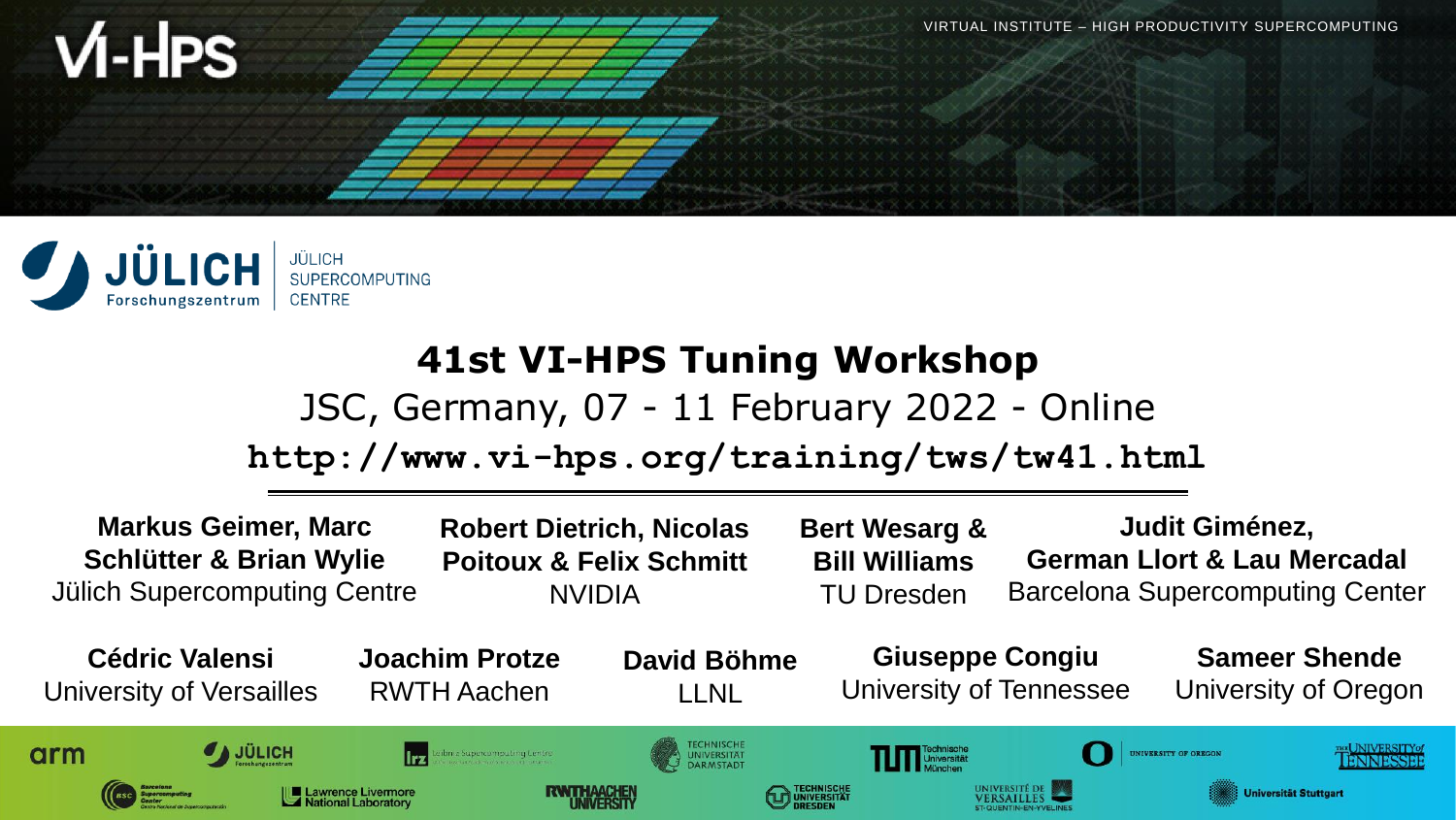# **VI-HPS Tuning Workshop = Tooling Workshop**

#### VI-HPS Tuning Workshops

- overview of VI-HPS tools suite (plus guests)
- explain functionality of individual tools and how to use them effectively
- hands-on opportunity including expert coaching assistance using the tools *with your own parallel application code*

#### This workshop

- specific focus on multi-node/multi-GPU parallel application performance analysis
- use of quad-A100 nodes of JUWELS-Booster
- Selected upcoming JSC events
	- JUWELS Booster Tuning & Scaling Workshop (07-11 March 2022, online)
	- Helmholtz GPU Hackathon (21 & 29-31 March 2022, online & Berlin)
	- Parallel programming with MPI, OpenMP, OpenACC, CUDA, etc.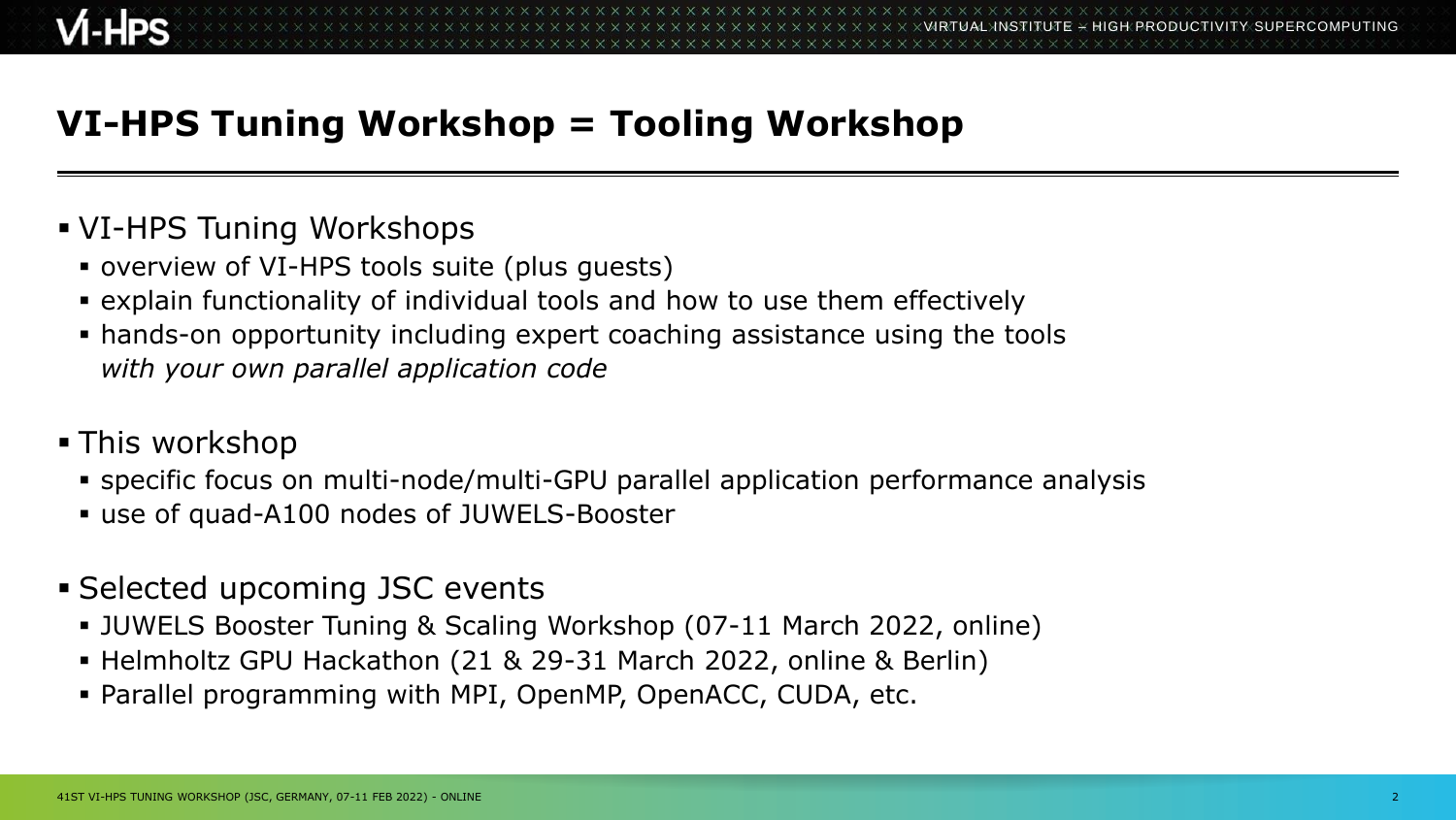# **Agenda (Monday)**

| <b>Time</b> | Topic                                                        | <b>Presenter</b> |
|-------------|--------------------------------------------------------------|------------------|
| 09:00       | Welcome; The JUWELS-Booster system                           | Wylie            |
|             | Introduction to VI-HPS & overview of tools                   | Valensi          |
|             | Introduction to parallel performance engineering             |                  |
|             | Building and running TeaLeaf CUDA on JUWELS-Booster          | Schlütter        |
| 10:30       | <b>Break</b>                                                 |                  |
| 11:00       | <b>MUST</b> runtime error detection for MPI                  | Protze           |
| 12:30       | Lunch                                                        |                  |
| 14:00       | Hands-on coaching to apply tools to analyze your own code(s) |                  |
| 15:30       | <b>Break</b>                                                 |                  |
| 16:00       | <b>Caliper</b> annotation, logging & profiling               | <b>Böhme</b>     |
| 17:30       | Review of day and schedule for remainder of workshop         |                  |
| 18:00       | Adjourn                                                      |                  |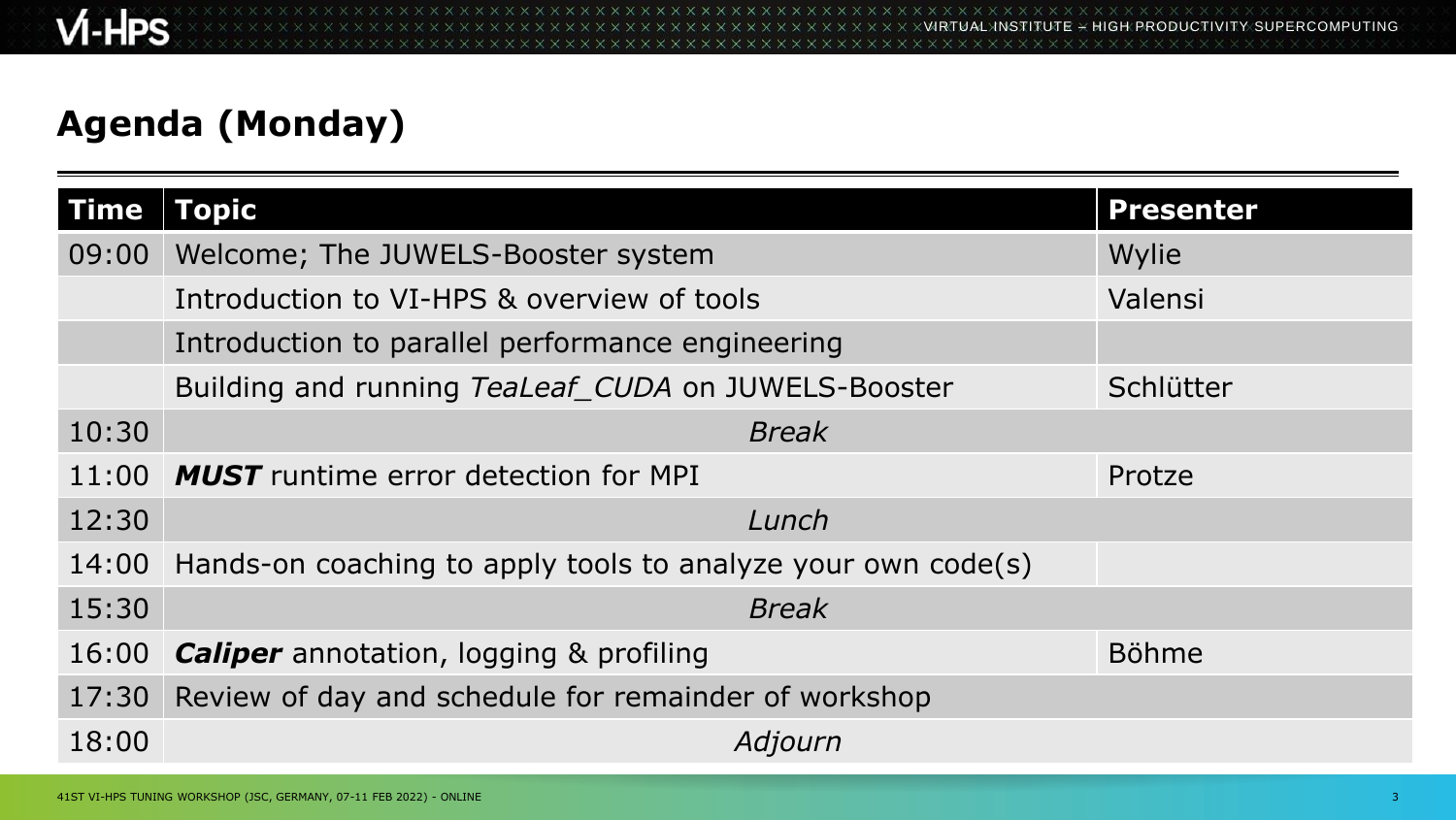# **Agenda (Tuesday)**

| <b>Time</b> | <b>Topic</b>                                                  | <b>Presenter</b> |
|-------------|---------------------------------------------------------------|------------------|
| 09:00       | <b>Nsight Systems</b> system-wide GPU performance analysis    | <b>Dietrich</b>  |
|             | <b>Compute Sanitizer</b> CUDA functional correctness checking | Poitoux          |
| 10:30       | <b>Break</b>                                                  |                  |
| 11:00       | <b>Nsight Compute</b> CUDA kernel profiler                    | <b>Schmitt</b>   |
| 12:30       | Lunch                                                         |                  |
| 14:00       | Hands-on coaching to apply tools to analyze your own code(s)  |                  |
| 15:30       | <b>Break</b>                                                  |                  |
| 16:00       | <b>PAPI</b> for CUDA & NVML                                   | Congiu           |
| 17:30       | Review of day and schedule for remainder of workshop          |                  |
| 18:00       | Adjourn                                                       |                  |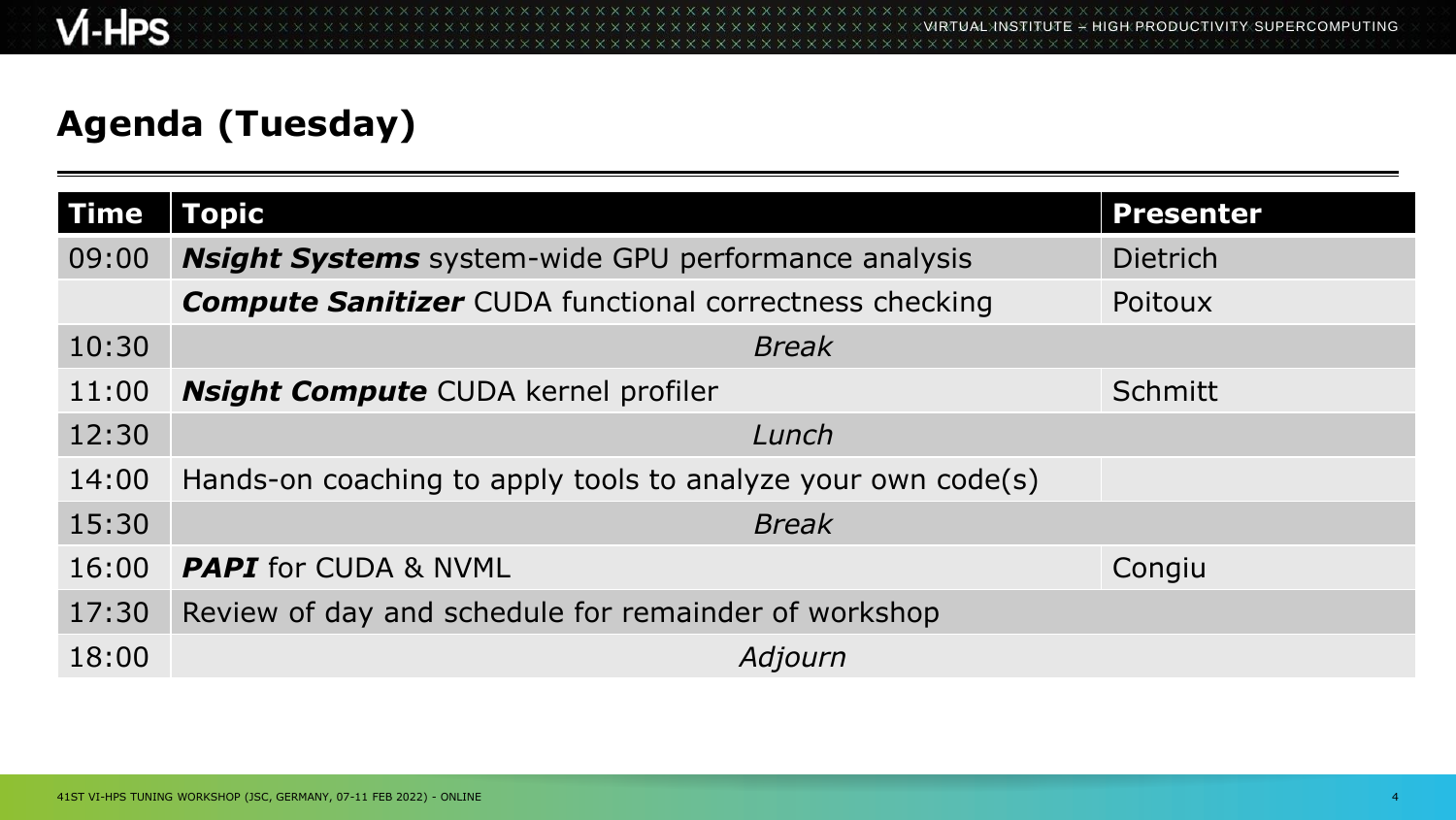### **Agenda (Wednesday)**

| Time  | <b>Topic</b>                                                 | <b>Presenter</b> |  |
|-------|--------------------------------------------------------------|------------------|--|
| 09:00 | <b>Score-P</b> instrumentation & measurement                 | Schlütter        |  |
|       | <b>CUBE</b> profile explorer                                 |                  |  |
| 10:30 | <b>Break</b>                                                 |                  |  |
| 11:00 | Score-P specialized instrumentation and measurement          | Schlütter        |  |
| 12:30 | Lunch                                                        |                  |  |
| 14:00 | Hands-on coaching to apply tools to analyze your own code(s) |                  |  |
| 15:30 | <b>Break</b>                                                 |                  |  |
| 16:00 | TAU performance system                                       | Shende           |  |
| 17:30 | Review of day and schedule for remainder of workshop         |                  |  |
| 18:00 | Adjourn                                                      |                  |  |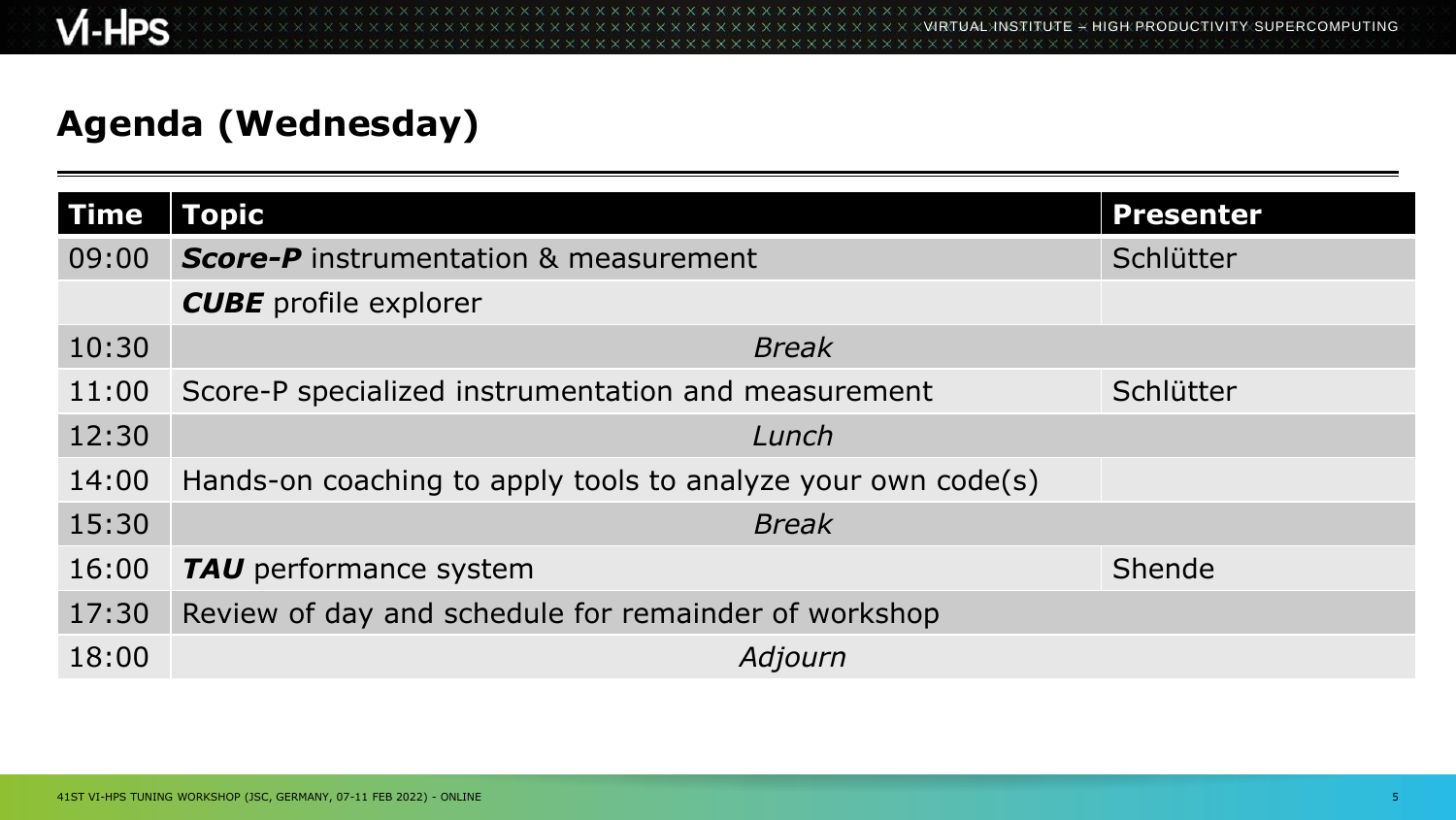## **Agenda (Thursday)**

| Time  | Topic                                                        |              | <b>Presenter</b>             |
|-------|--------------------------------------------------------------|--------------|------------------------------|
| 09:00 | <b>Scalasca</b> automated trace analysis                     |              | Geimer                       |
|       | Vampir interactive trace analysis                            |              | <b>Wesarg &amp; Williams</b> |
| 10:30 |                                                              | <b>Break</b> |                              |
| 11:00 | BSC tracing tools suite ( <i>Paraver/Extrae</i> )            |              | Gimenez,<br>Llort & Mercadal |
| 12:30 |                                                              | Lunch        |                              |
| 14:00 | Hands-on coaching to apply tools to analyze your own code(s) |              |                              |
| 15:30 |                                                              | <b>Break</b> |                              |
| 16:00 | Hands-on coaching to apply tools to analyze your own code(s) |              |                              |
| 17:30 | Review of day and schedule for remainder of workshop         |              |                              |
| 18:00 |                                                              | Adjourn      |                              |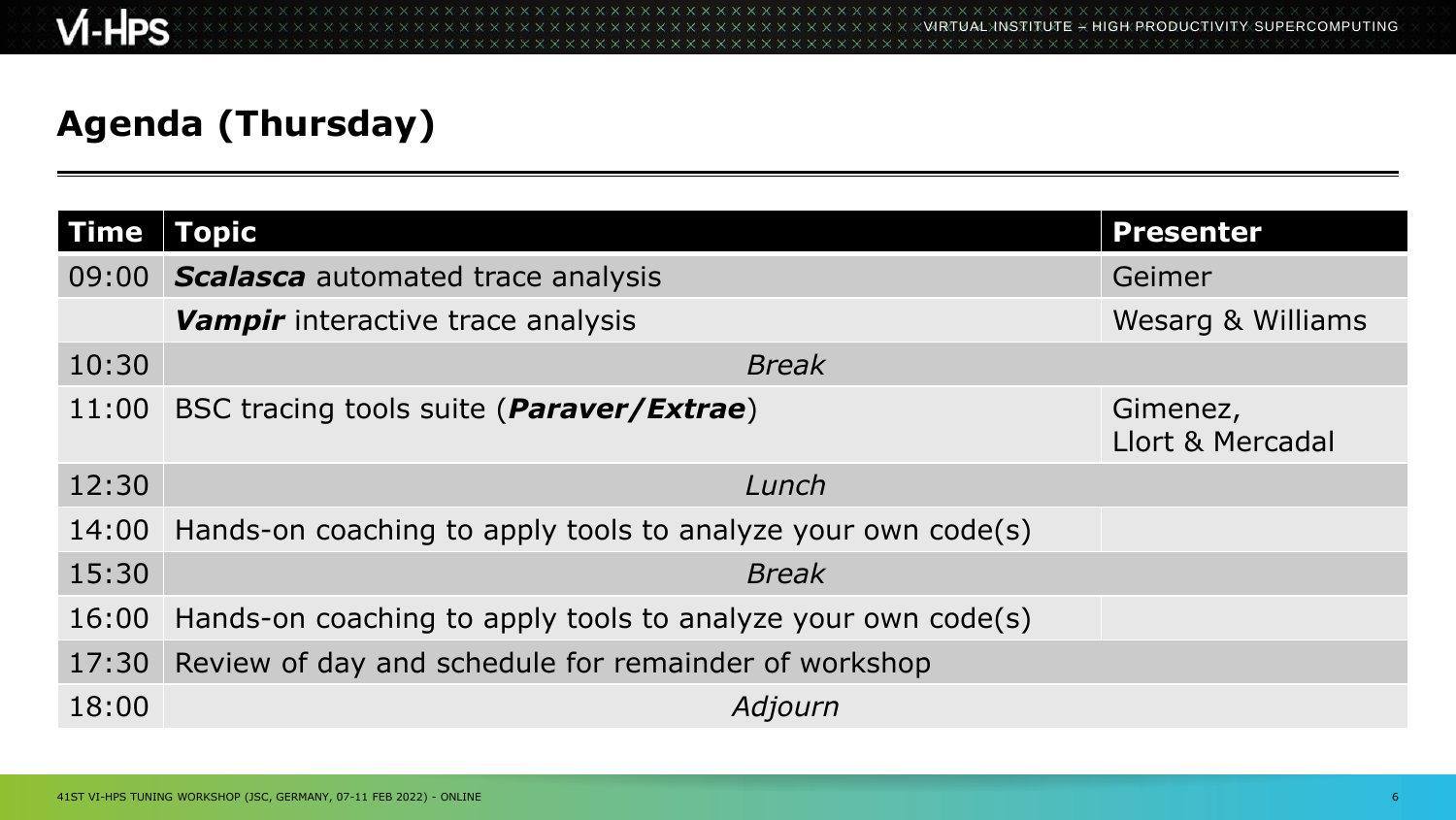VIRTUAL INSTITUTE – HIGH PRODUCTIVITY SUPERCOMPUTING x x x x x x x x x x x x x x x **XXXXXXXXXXXXXXXXXXXXXXX** 

# **Agenda (Friday)**

| <b>Time</b> | Topic                                                        | Presenter |
|-------------|--------------------------------------------------------------|-----------|
| 09:00       | to be determined                                             |           |
|             |                                                              |           |
|             | Hands-on coaching to apply tools to analyze your own code(s) |           |
| 10:30       | <b>Break</b>                                                 |           |
| 11:00       | Hands-on coaching to apply tools to analyze your own code(s) |           |
| 12:30       | Lunch                                                        |           |
| 14:00       | Hands-on coaching to apply tools to analyze your own code(s) |           |
| 16:00       | End of workshop                                              |           |